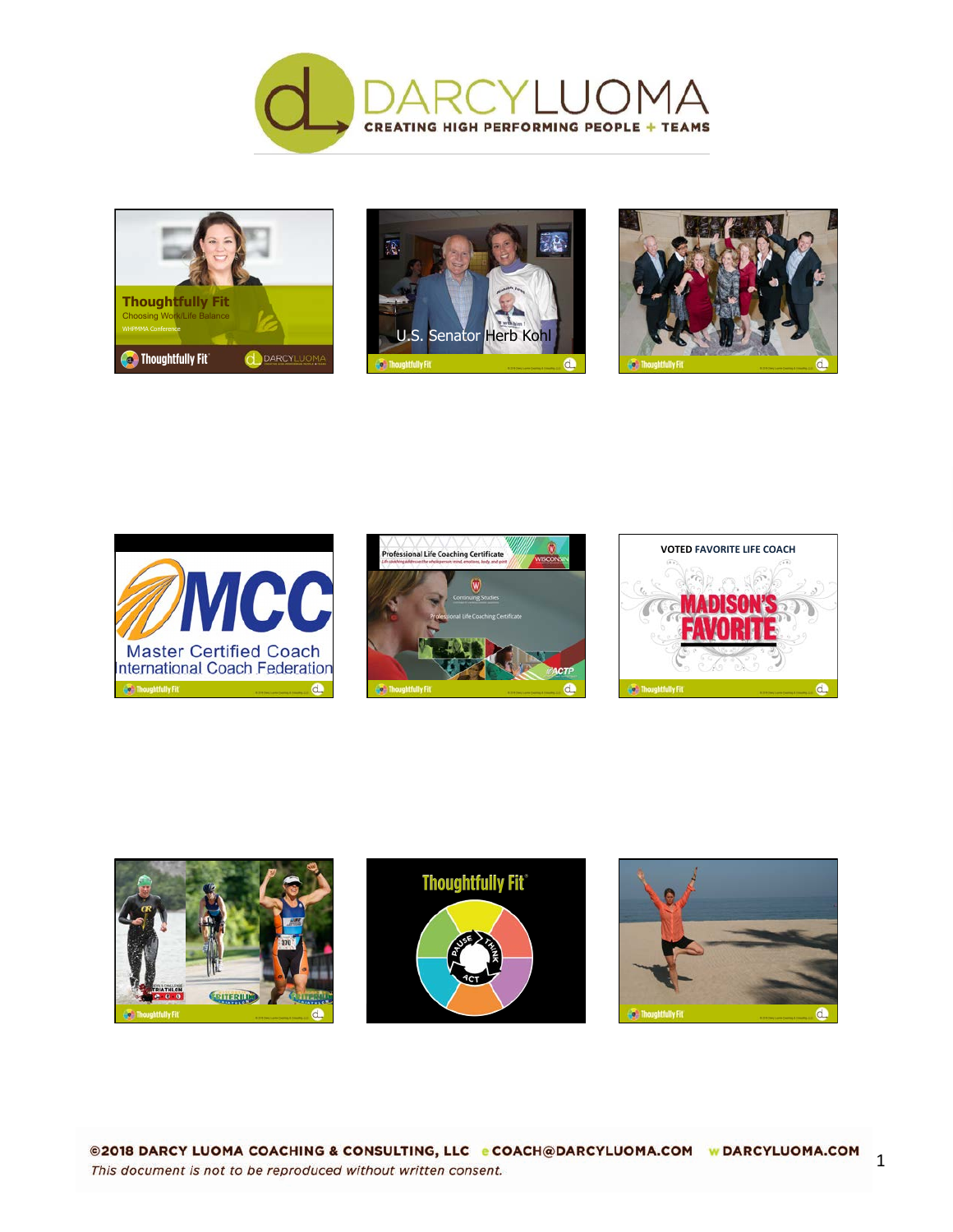







## **Where are we going? Roadmap**  • What is work/life balance? • **PAUSE**: What is your current state of work/life balance? • **THINK**: What is your desired reality? • **ACT**: What steps can you take to get there?

 $\mathbf d$ 

ø





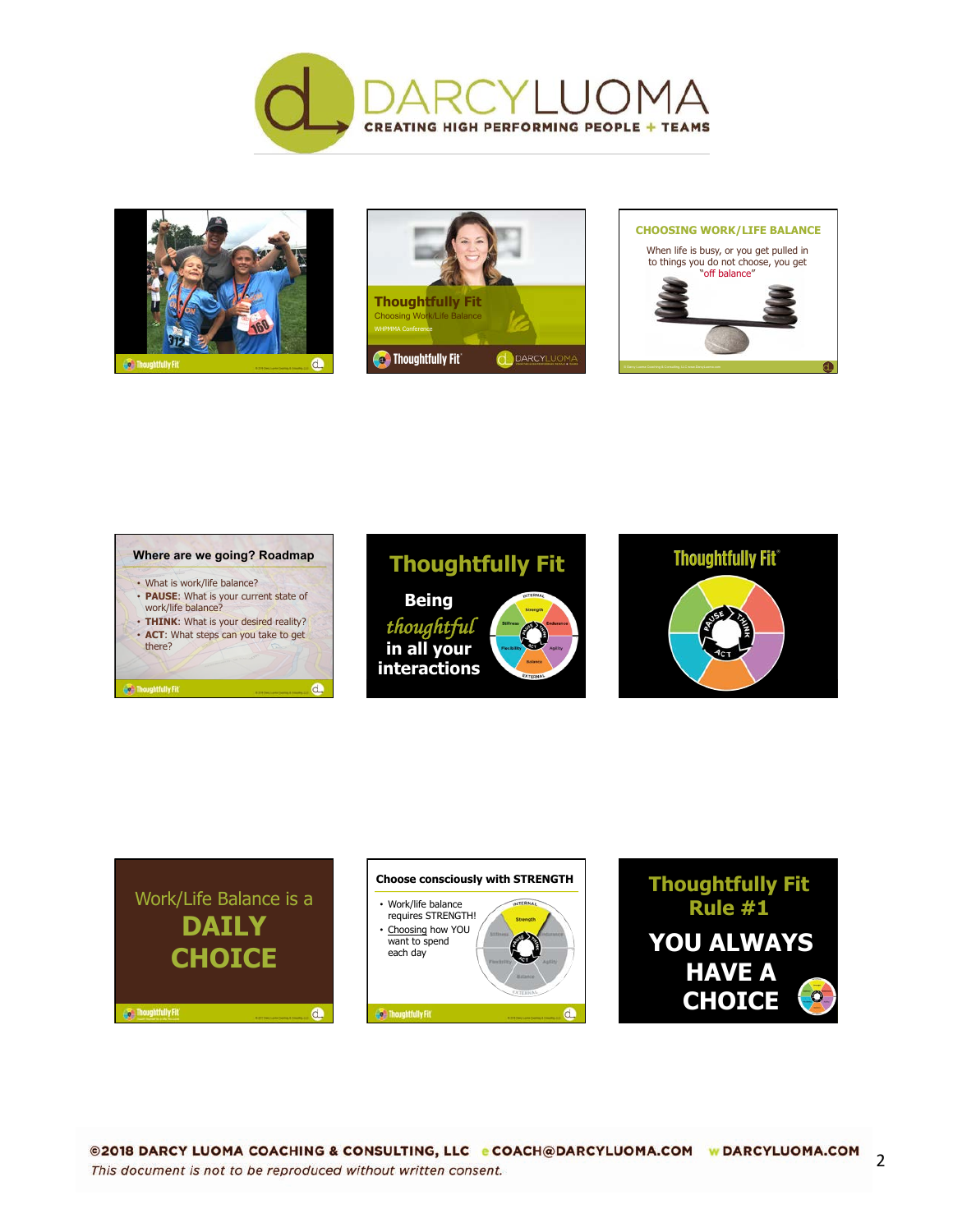









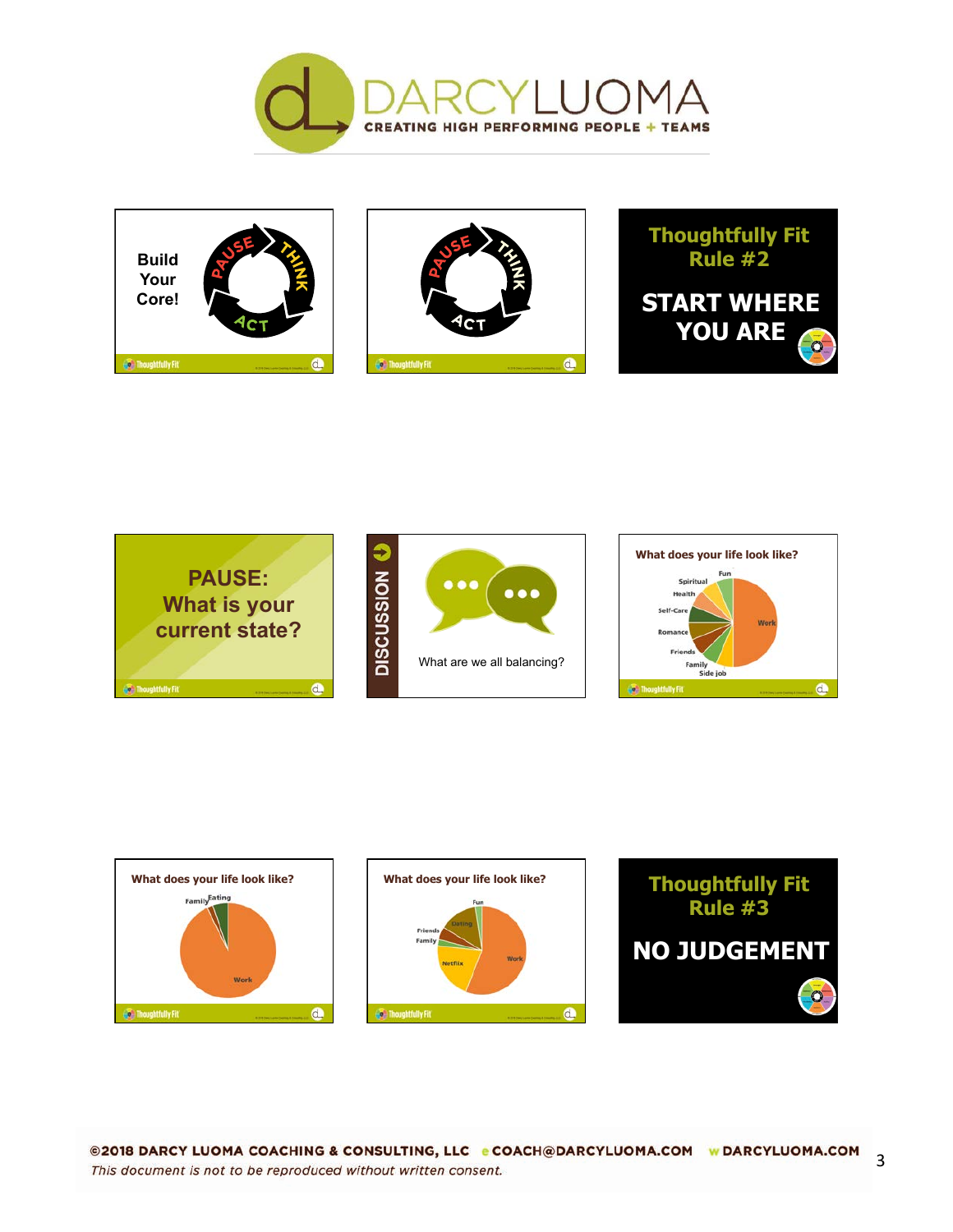













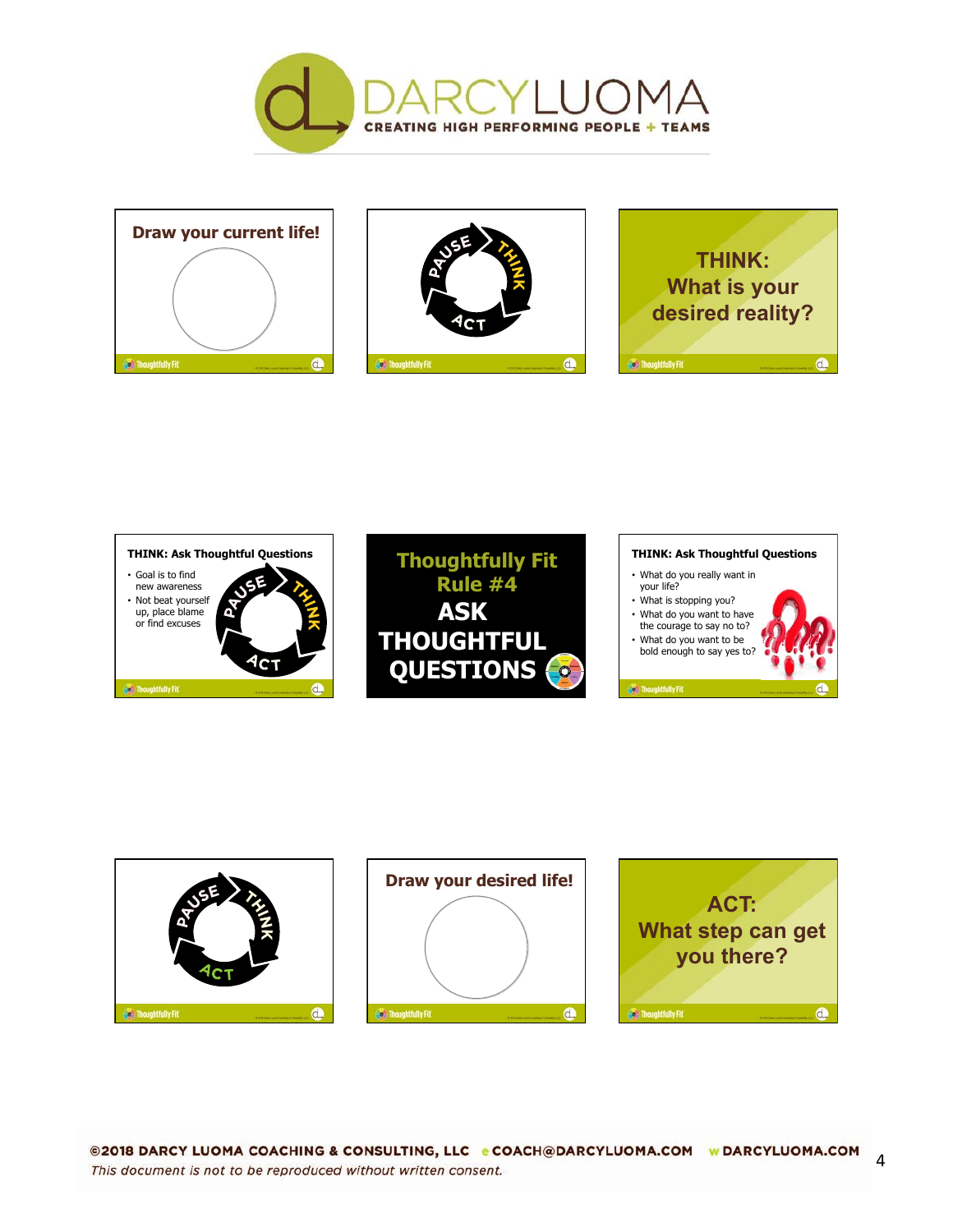